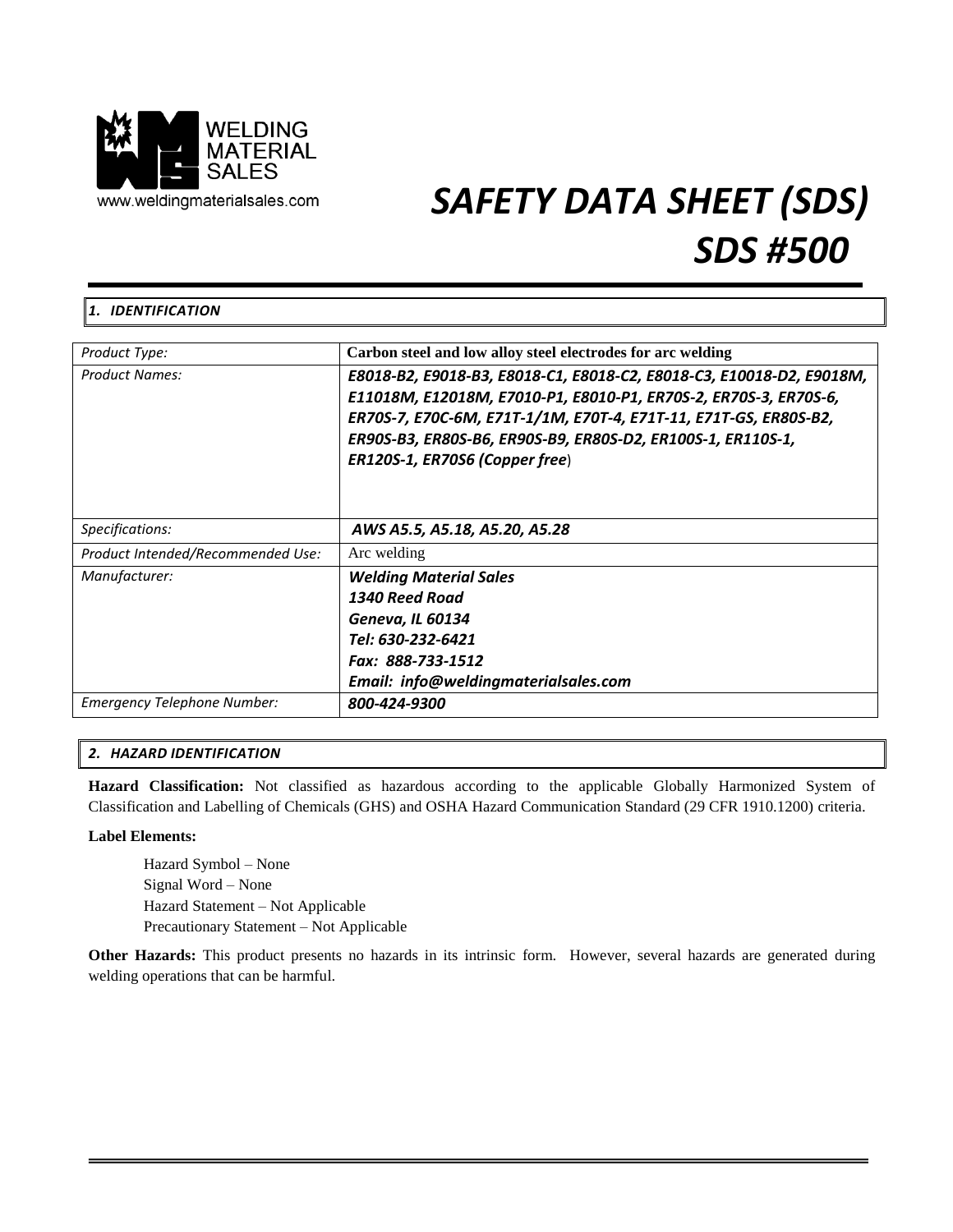**ELECTRICITY-** Electric shock can kill.

**HEAT-** Molten metal and weld spatter can burn skin and start fires.

**RADIATION-** Arc rays can injure eyes and burn skin.

**FUMES AND GASES -** Fumes and gases generated during welding can be dangerous to your health. See Section

11.

# *3. COMPOSITION/INFORMATION ON INGREDIENTS*

| <b>Common Name</b>              | Weight %   |
|---------------------------------|------------|
| Iron                            | 70-98      |
| Manganese                       | $0 - 4$    |
| Silicon                         | $0 - 3$    |
| Silica                          | $0 - 3$    |
| Aluminum                        | $0 - 5$    |
| Aluminum Oxide                  | $0 - 1$    |
| Chromium                        | $0 - 10.0$ |
| Nickel                          | $0 - 3$    |
| Niobium                         | $0 - 0.3$  |
| Magnesium and compounds         | $0 - 3$    |
| Molybdenum                      | $0 - 1.2$  |
| Titanium                        | $0 - 0.5$  |
| <b>Titanium Dioxide</b>         | $0 - 10$   |
| Vanadium                        | $0 - 0.3$  |
| <b>Barium Compounds</b>         | $0 - 10$   |
| Lithium Compounds (as Li)       | $0 - 9$    |
| Iron Oxide                      | $0 - 12$   |
| Zirconium and Compounds (as Zr) | $0 - 1$    |
| <b>Fluorides</b>                | $0 - 12$   |
| Graphite                        | $0 - 0.5$  |
| Copper                          | $0 - 0.8$  |

# *4. FIRST AID MEASURES*

**Inhalation** - If breathing has stopped, immediately seek medical assistance. Begin performing cardio pulmonary resuscitation (CPR) if you are trained to do so. If breathing is difficult, move to area with fresh air and seek medical attention immediately.

**Skin contact -** For skin burns due to arc radiation flush with cold water. If burn and irritation persists seek medical attention. In case of skin contact with fume or dust, wash affected areas with soap and water. Thoroughly clean shoes and wash clothing. Seek medical attention if irritation develops and persists.

**Eye contact -** In case of radiation burns due to arc flash move to a dark room and seek medical attention. To remove fume or dust flush with plenty of lukewarm water. Seek medical attention if irritation develops. In case of foreign metallic or slag material lodged in the eye, seek medical attention to remove it. Do not rub or agitate the eyes.

**Ingestion** – Although unlikely due to product form, immediately seek medical attention if wire pieces or metal powders from inside the wire are ingested. Do not induce vomiting unless directed to do so by medical personnel.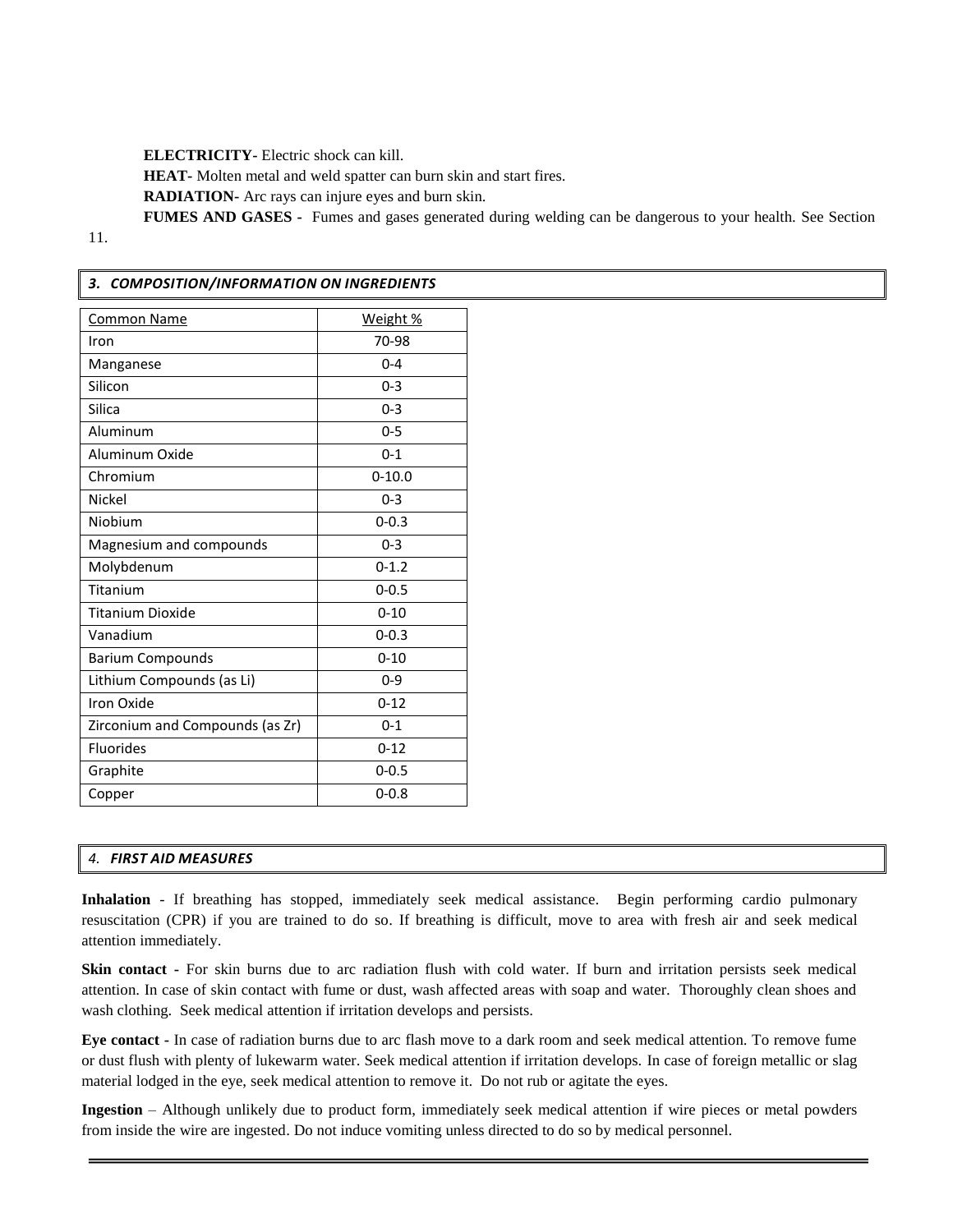**Electric Shock** - Disconnect power. Use non-conductive material to pull victim from contact with live wires. If no detectible pulse, seek medical attention immediately and begin cardio pulmonary resuscitation (CPR) if you are trained to do so.

## **Most Serious Symptoms:**

**Short Term Exposure** – Acute overexposure to welding fumes may result in discomfort such as irritation of the respiratory system, metal fume fever, nausea, and may aggravate pre-existing respiratory conditions.

**Long Term Exposure** – Chronic overexposure to welding fume may lead to iron deposits in the lungs (siderosis) and reduced pulmonary function. Manganese overexposure can lead to irreversible damage to the central nervous system resulting in impaired speech and movement. Chronic overexposure to nickel fumes and hexavalent chromium can cause cancer. Some of the products contain silica quartz, but not in an inhalable fraction. Silica quartz is a listed carcinogen.

## **Refer to Section 11 for more information.**

## *5. FIRE FIGHTING MEASURES*

**General** - Products are non-flammable as shipped. Welding arcs and spatter can ignite nearby combustible materials.

**Suitable Extinguishing Media**- Use methods and materials appropriate for the combustible material.

**Specific Hazards Arising from the Chemical -** Welding arcs and spatter can ignite nearby combustible materials.

**General Firefighting Procedures**- Keep people away. Isolate fire and deny entry to the area by any non-essential personnel. Fight fire from protected location or safe distance.

**Special Actions for Firefighters-** Firefighters should be equipped with self-contained breathing apparatus to protect against potentially toxic and hazardous fumes. Toxic and irritating fumes and gases may be given off during burning or thermal decomposition.

## *6. ACCIDENTAL RELEASE MEASURES*

## **Personal Precautions, Protective Equipment and Emergency Procedures:**

**For Non-Emergency Personnel –** Isolate the area and keep non-essential people away. Do not touch or walk through spilled material. Allow the molten metallic material to solidify and cool before disposal. If molten metal spills out of the weldment, turn off the power. Contain the flow using sand or submerged arc flux. If airborne dust and or fumes are present, wear appropriate personal protective equipment (PPE) to avoid overexposure.

**For Emergency Personnel** – Wear appropriate personal protective equipment (PPE), including clothes, gloves and breathing protection. Evacuate non-essential personnel.

**Environmental Precautions:** Keep material out of waterways and drains.

**Methods and Materials for Containment and Cleaning Up:** Isolate and clean up spills immediately. Avoid generating dust or airborne particles during clean up. Dispose of solidified mass per Federal, State and Local regulations.

## *7. HANDLING AND STORAGE*

**Precautions for Safe Handling:** Wear safety glasses and gloves to avoid cuts and abrasion when handling welding consumables and their packaging. Do not eat drink or smoke in areas where these products are being used.

**Conditions for Safe Storage, Including Any Incompatibilities:** Store in a cool, dry area in the original packaging. Keep products away from heat, flame and moisture.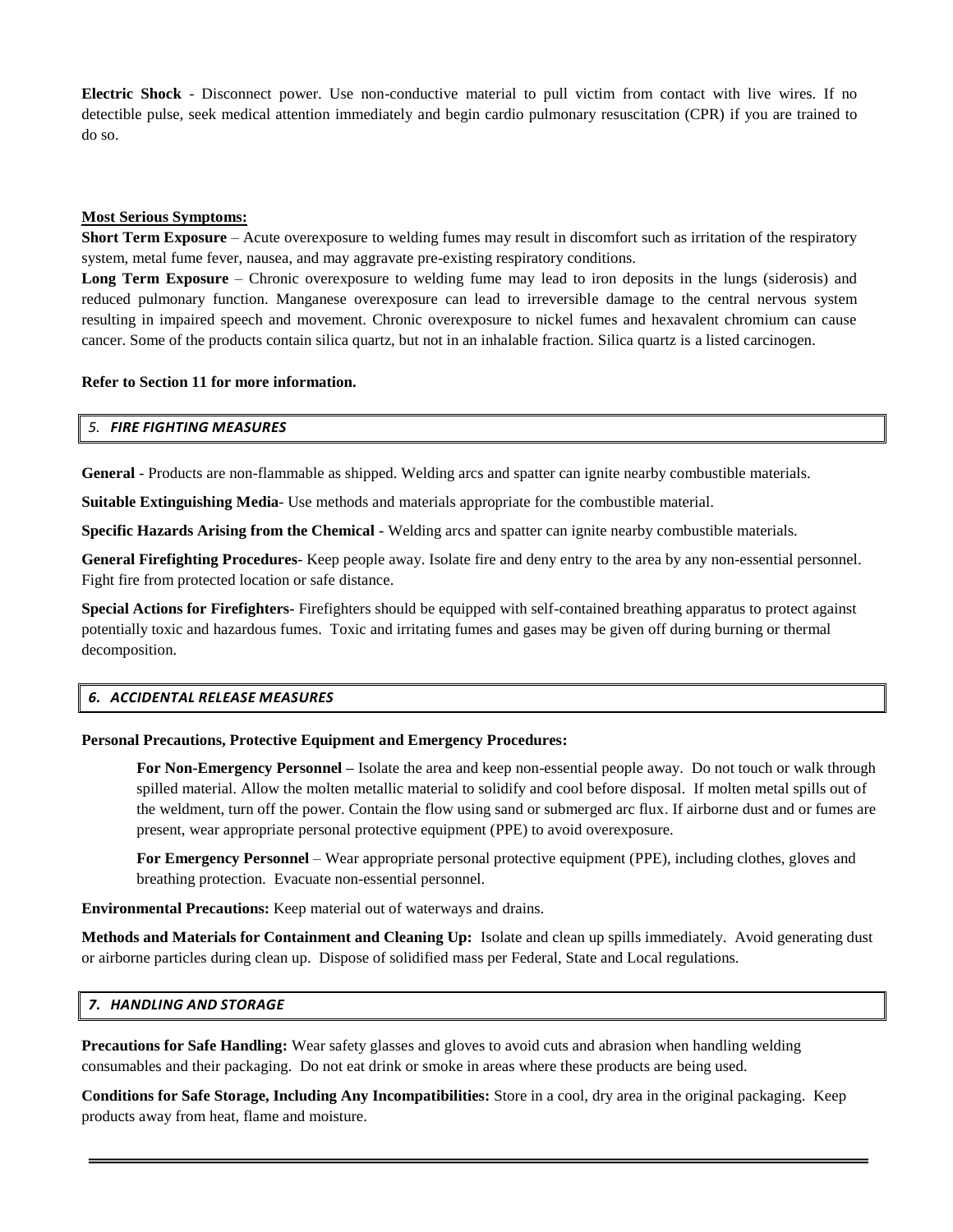## *8. EXPOSURE CONTROLS/PERSONAL PROTECTION*

**Appropriate Engineering Controls**: Provide adequate ventilation and/or local exhaust at the weld station to keep fumes and gases away from the welder. Train welders and welding operators to keep their head out of the fumes. See ANSI Z49.1 "Safety in Welding, Cutting, and Allied Processes" for recommendations of safe work practices.

## **Personal Protective Equipment:**

**Eye/Face Protection** – Wear safety glasses or goggles with appropriate side shields. Wear a helmet or face shield with an appropriate filter lens. Use protective screens to shield others in the work area.

**Skin/Body Protection** – Wear hand, head and body protection including welder's gloves, protective face shield and long sleeved protective clothing.

**Respiratory Protection –** Use NIOSH approved fume respirator or air supplied respirator when where ventilation is inadequate, welding in confined spaces or where required to by OSHA regulations. Fume sampling per AWS F1.1 "*Method for Sampling Airborne Particulates Generated by Welding and Allied Processes*" may be required. Other appropriate standards that may be considered include, but are not limited to, AWS F1.2 "*Laboratory Method for Measuring Fume Generation Rate and Total Fume Emission of Welding and Allied Processes*" and AWS F3.2 "*Ventilation Guide for Weld Fume*". For actual weld fume and particulate analysis, refer to the appropriate analytical methods recommended by NIOSH or OSHA, and consult an industrial hygiene professional.

| едрозите еници с сотъ |                    |                             |                           |                           |
|-----------------------|--------------------|-----------------------------|---------------------------|---------------------------|
| <b>Common Name</b>    | <b>CAS</b><br>Form |                             | <b>Exposure Limit</b>     | <b>Source</b>             |
|                       | <b>Number</b>      |                             |                           |                           |
| <b>Aluminum Metal</b> | 7429-90-5          | <b>Total Dust</b>           | 15 mg/m $3$               | USA. OSHA PELS            |
|                       |                    | <b>Total Dust</b>           | 10 mg/m $3$               | USA. California OSHA PELs |
|                       |                    | Respirable                  | 5 mg/m <sup>3</sup>       | USA. OSHA PELS            |
|                       |                    | Respirable                  | 1 mg/m $3$                | USA. ACGIH TLVs           |
| Aluminum Oxide        | 1344-28-1          | <b>Total Dust</b>           | 15 mg/m $3$               | USA. OSHA PELS            |
|                       |                    | Respirable                  | 5 mg/m $3$                | USA. OSHA PELS            |
|                       |                    | Respirable                  | 1 mg/m <sup>3</sup>       | <b>USA. ACGIH TLVs</b>    |
| <b>Barium</b>         | 7440-39-3          | Soluble Compounds           | $0.5 \text{ mg/m}^3$      | USA. OSHA PELS            |
| Compounds             |                    |                             |                           |                           |
|                       |                    | Soluble Compounds           | $0.5 \text{ mg/m}^3$      | USA. ACGIH TLVs           |
| Calcium               | 1317-65-3          | <b>Total Dust</b>           | 15 mg/m <sup>3</sup>      | USA. OSHA PELS            |
| Carbonate             |                    |                             |                           |                           |
|                       |                    | <b>Total Dust</b>           | 10 mg/m $3$               | USA. California OSHA PELs |
|                       |                    | Respirable                  | 5 mg/m <sup>3</sup>       | USA. OSHA PELS            |
| Chromium              | 7440-47-3          | Metal                       | 1 mg/m $3$                | USA. OSHA PELS            |
|                       |                    | Metal                       | $0.5 \text{ mg/m}^3$      | USA. ACGIH TLVs           |
|                       |                    | Cr II compounds             | $0.5 \text{ mg/m}^3$      | USA. OSHA PELS            |
|                       |                    | Cr III Compounds, Inorganic | $0.5 \text{ mg/m}^3$      | USA. OSHA PELS            |
|                       |                    | Cr III Compounds, Inorganic | $0.5 \text{ mg/m}^3$      | USA. ACGIH TLVs           |
|                       | 18540-29-9         | Cr VI Compounds             | $0.1 \,\mathrm{mg/m}^3$   | USA. OSHA PELs Ceiling    |
|                       |                    | Cr VI Compounds, Soluble    | $0.005$ mg/m <sup>3</sup> | USA. OSHA PELS            |

#### **Control Parameters: Exposure Limits - USA**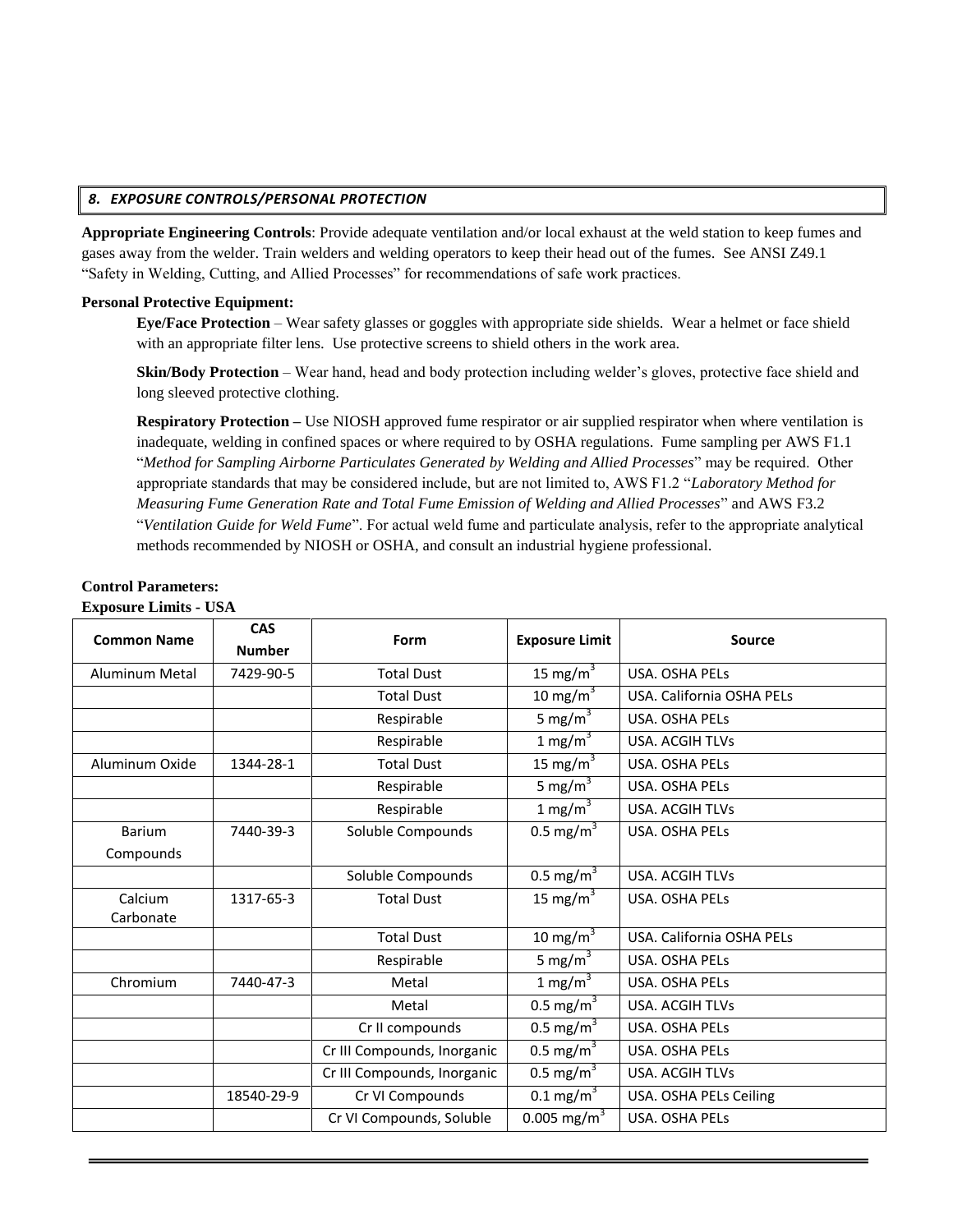|                             |           |                            | (as Cr VI)                       |                              |
|-----------------------------|-----------|----------------------------|----------------------------------|------------------------------|
|                             |           | Cr VI Compounds, Soluble   | 0.05 mg/m <sup>3</sup>           | USA. ACGIH TLVs              |
|                             |           |                            | (as Cr)                          |                              |
|                             |           | Cr VI Compounds, Insoluble | 0.005 mg/m <sup>3</sup>          | USA. OSHA PELS               |
|                             |           |                            | (as Cr VI)                       |                              |
|                             |           | Cr VI Compounds, Insoluble | $0.01 \text{ mg/m}^3$            | USA. ACGIH TLVs              |
|                             |           |                            | (as Cr)                          |                              |
| Cobalt                      | 7440-48-4 | As Metal, Dust & Fume      | $0.1 \text{ mg/m}^3$             | USA. OSHA PELS               |
|                             |           | As Metal, Dust & Fume      | $0.02 \text{ mg/m}^3$            | USA. California OSHA PELs    |
|                             |           | As Metal, Dust & Fume      | 0.02 mg/m <sup>3</sup>           | USA. ACGIH TLVs              |
| Copper                      | 7440-50-8 | Dust                       | 1 mg/m $3$                       | USA. OSHA PELs & ACGIH TLVs  |
|                             |           | Fume                       | $0.1 \text{ mg/m}^3$             | USA. OSHA PELs               |
|                             |           | Fume                       | 0.2 mg/m <sup>3</sup>            | <b>USA. ACGIH TLVs</b>       |
| Fluorides                   | 7789-75-5 | As Fluorides               | 2.5 mg/m <sup>3</sup>            | USA. OSHA PELs & ACGIH TLVs  |
| Iron & Iron Oxide           | 1309-37-1 | Iron Oxide (As Fume)       | 10 mg/m $3$                      | USA. OSHA PELs               |
|                             |           | Iron Oxide (As Fume)       | 5 mg/m $3$                       | USA. California OSHA PELs    |
|                             |           | Respirable                 | 5 mg/m $3$                       | USA. ACGIH TLVs              |
| Graphite                    | 7782-42-5 | <b>Total Dust</b>          | 15 mg/m $3$                      | USA. OSHA PELS               |
|                             |           | <b>Total Dust</b>          | 10 mg/m $3$                      | USA. California OSHA PELs    |
|                             |           | Respirable                 | 5 mg/ $m3$                       | USA. OSHA PELs               |
|                             |           | Respirable                 | $2 \text{ mg/m}^3$               | <b>USA. ACGIH TLVs</b>       |
| Magnesite                   | 546-93-0  | <b>Total Dust</b>          | 15 mg/m $3$                      | USA. OSHA PELS               |
|                             |           | <b>Total Dust</b>          | 10 mg/m $3$                      | USA. California OSHA PELs    |
|                             |           | <b>Total Dust</b>          | 10 mg/m $3$                      | USA. ACGIH TLVs              |
|                             |           | Respirable                 | 5 mg/m $3$                       | USA. OSHA PELS               |
|                             |           | Respirable                 | $2 \text{ mg/m}^3$               | USA. ACGIH TLVs              |
| Magnesium Oxide             | 1309-48-4 | Fume                       | 15 mg/m $3$                      | USA. OSHA PELs               |
|                             |           | Fume                       | 10 mg/m $3$                      | USA. California OSHA PELs    |
|                             |           | Fume (Inhalable)           | 10 mg/m $3$                      | USA. ACGIH TLVs              |
| Manganese & Mn<br>Compounds | 7439-96-5 | Fume                       | 5 mg/m $3$                       | USA. OSHA PELs Ceiling       |
|                             |           | Fume                       | $0.2 \overline{\mathrm{mg/m}^3}$ | USA. California OSHA PELs    |
|                             |           | Fume (Respirable)          | 0.02 mg/m <sup>3</sup>           | USA. ACGIH TLVs              |
|                             |           | Fume (Inhalable)           | $0.1 \text{ mg/m}^3$             | USA. ACGIH TLVs              |
|                             |           | Inorganic                  | 5 mg/m $3$                       | USA. OSHA PELs Ceiling       |
|                             |           | Inorganic                  | 0.2 mg/m <sup>3</sup>            | USA. California OSHA PELs    |
|                             |           | Inorganic (Respirable)     | 0.02 mg/m <sup>3</sup>           | USA. ACGIH TLVs              |
|                             |           | Inorganic (Inhalable)      | $0.1 \text{ mg/m}^3$             | USA. ACGIH TLVs              |
| Molybdenum                  | 7439-98-7 | Soluble Compounds          | 5 mg/m $3$                       | USA. OSHA PELs               |
|                             |           | Soluble Compounds          | 0.5 mg/m <sup>3</sup>            | USA. ACGIH TLVs              |
|                             |           | (Respirable)               |                                  |                              |
|                             |           | Insoluble compounds        | 15 mg/m <sup>3</sup>             | USA. OSHA PELs               |
|                             |           | (Total Dust)               |                                  |                              |
|                             |           | Insoluble compounds        | 10 mg/ $\overline{m^3}$          | USA. California OSHA PELs    |
|                             |           | (Total Dust)               |                                  |                              |
|                             |           | Insoluble compounds        | 3 mg/m $3$                       | USA. ACGIH TLVs & California |
|                             |           | (Respirable)               |                                  | <b>OSHA PELS</b>             |
|                             |           |                            |                                  |                              |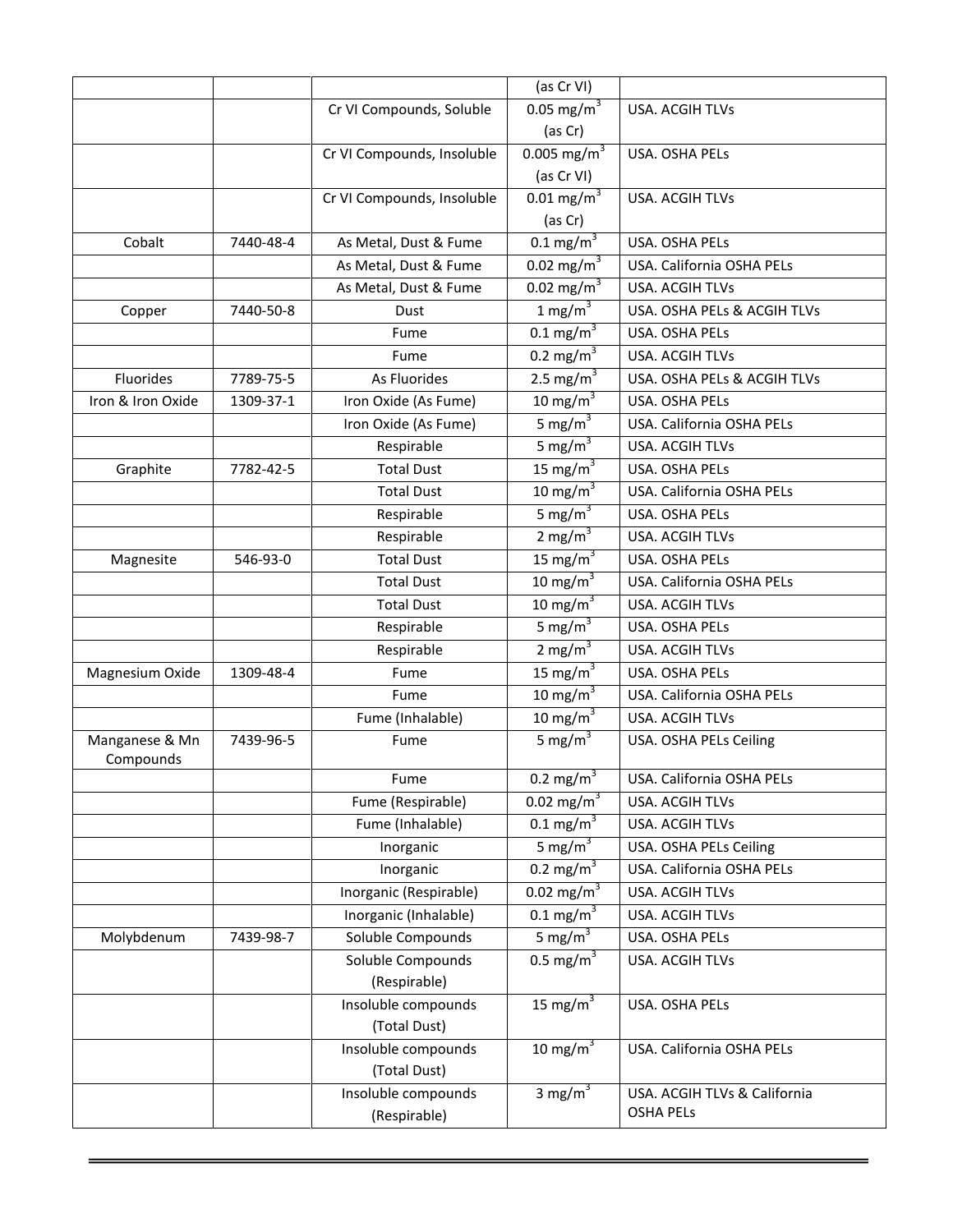|                         |            | Insoluble compounds    | 10 mg/m $3$               | USA. ACGIH TLVs                                  |
|-------------------------|------------|------------------------|---------------------------|--------------------------------------------------|
|                         |            | (Inhalable)            |                           |                                                  |
| <b>Nickel</b>           | 7440-02-0  | Metal                  | 1 mg/m $3$                | USA. OSHA PELS                                   |
|                         |            | Metal (Inhalable)      | 1.5 mg/ $m^3$             | <b>USA. ACGIH TLVs</b>                           |
|                         |            | Metal                  | $0.015 \text{ mg/m}^3$    | USA. NIOSH RELs                                  |
|                         |            | Soluble Compounds      | 1 mg/m $3$                | USA. OSHA PELs                                   |
|                         |            | Soluble Compounds      | $0.1 \,\mathrm{mg/m}^3$   | <b>USA. ACGIH TLVs</b>                           |
|                         |            | (Inorganic)            |                           |                                                  |
|                         |            | Insoluble Compounds    | 1 mg/m $3$                | USA. OSHA PELS                                   |
|                         |            | Insoluble Compounds    | 0.2 mg/m <sup>3</sup>     | USA. ACGIH TLVs                                  |
|                         |            | (Inorganic)            |                           |                                                  |
| Potassium Silicate      | 1312-76-1  | Total                  | $10 \text{ mg/m}^3$       | <b>USA. ACGIH TLVs</b>                           |
| Sodium Silicate         | 1344-09-8  | Total                  | 10 mg/m $3$               | USA. ACGIH TLVs                                  |
| Silicon                 | 7440-21-3  | <b>Total Dust</b>      | 15 mg/m $3$               | USA. OSHA PELS                                   |
|                         |            | <b>Total Dust</b>      | 10 mg/m $3$               | USA. California OSHA PELs                        |
|                         |            | Respirable             | 5 mg/m $3$                | USA. OSHA PELS                                   |
| Silica (Quartz)         | 14808-60-7 | Respirable             | $0.1 \text{ mg/m}^3$      | USA. OSHA PELS                                   |
|                         |            | Respirable             | $0.025$ mg/m <sup>3</sup> | <b>USA. ACGIH TLVs</b>                           |
|                         |            | <b>Total Dust</b>      | 0.3 mg/m <sup>3</sup>     | USA. OSHA PELs                                   |
| <b>Titanium Dioxide</b> | 13463-67-7 | <b>Total Dust</b>      | 15 mg/m $3$               | USA. OSHA PELs                                   |
|                         |            | <b>Total Dust</b>      | 10 mg/m $3$               | <b>USA. ACGIH TLVs</b>                           |
| Tungsten                | 7440-33-7  | Insoluble              | 5.0 mg/m <sup>3</sup>     | USA. ACGIH TLVs                                  |
|                         |            | Insoluble              | 10.0 mg/m <sup>3</sup>    | USA. ACGIH TLVs Ceiling                          |
|                         |            | Soluble                | 1.0 mg/m <sup>3</sup>     | USA. ACGIH TLVs                                  |
|                         |            | Soluble                | 3.0 mg/m <sup>3</sup>     | USA. ACGIH TLVs Ceiling                          |
| Vanadium                | 7440-62-2  | Oxide Dust             | 0.5 mg/m <sup>3</sup>     | USA. OSHA PELs Ceiling                           |
|                         |            | Oxide Dust (Inhalable) | 0.05 mg/m <sup>3</sup>    | USA. ACGIH TLVs & California<br><b>OSHA PELS</b> |
|                         |            | Oxide Fume             | $0.1 \text{ mg/m}^3$      | USA. OSHA PELs Ceiling                           |
|                         |            | Oxide Fume (Inhalable) | 0.05 mg/m <sup>3</sup>    | USA. ACGIH TLVs & California<br><b>OSHA PELS</b> |
| Zirconium &             | 7440-67-7  | Metal                  | 5 mg/m <sup>3</sup>       | USA. ACGIH TLVs                                  |
| Zr Compounds            |            |                        |                           |                                                  |
|                         |            | Metal                  | 10 mg/ $\overline{m^3}$   | USA. ACGIH TLVs Ceiling                          |
|                         |            | Compound               | 5 mg/m $3$                | USA. OSHA PELs                                   |
|                         |            | Compound               | 5 mg/m <sup>3</sup>       | USA. ACGIH TLVs                                  |
|                         |            | Compound               | 10 mg/m $3$               | USA. ACGIH TLVs Ceiling                          |
|                         |            |                        |                           |                                                  |

# **Exposure Limits – Canada**

| Common Name | <b>CAS</b><br><b>Number</b> | Form              | <b>Exposure</b><br>Limit | <b>Source</b>                                   |
|-------------|-----------------------------|-------------------|--------------------------|-------------------------------------------------|
| Calcium     | 1317-65-3                   | <b>Total Dust</b> | 10 mg/m <sup>3</sup>     | Canada. Alberta OEL TWA                         |
| Carbonate   |                             |                   |                          |                                                 |
|             |                             | <b>Total Dust</b> | 20 mg/m <sup>3</sup>     | Canada. British Columbia OEL TWA<br><b>STEL</b> |
|             |                             | <b>Total Dust</b> | 10 mg/m <sup>3</sup>     | Canada. British Columbia OEL TWA                |
|             |                             | Respirable        | 3 mg/m <sup>3</sup>      | Canada. British Columbia OEL TWA                |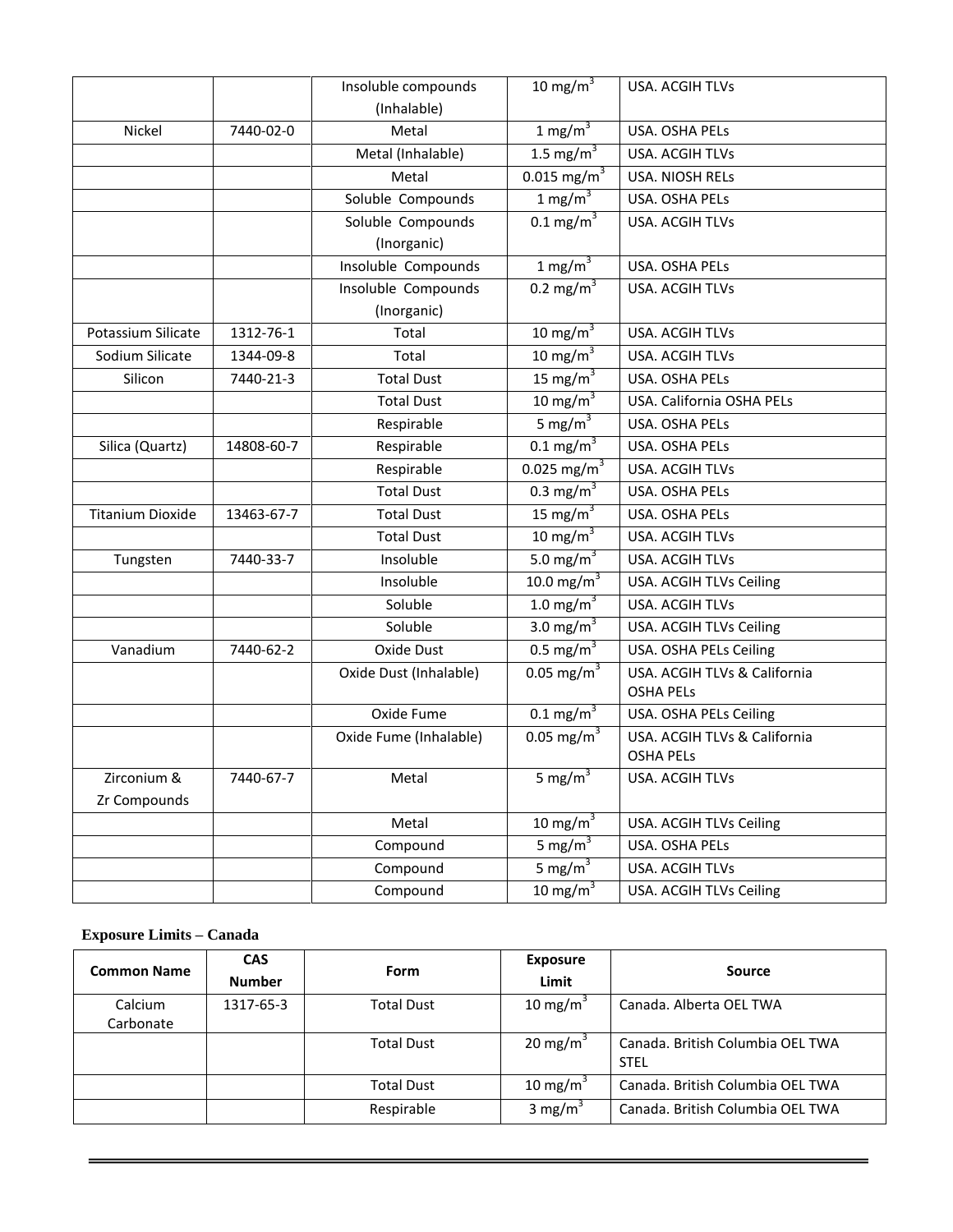|                             |            | <b>Total Dust</b>          | 10 mg/m $3$               | Canada. Saskatchewan OEL for 8hr                  |
|-----------------------------|------------|----------------------------|---------------------------|---------------------------------------------------|
|                             |            |                            |                           | <b>ACL</b>                                        |
|                             |            | <b>Total Dust</b>          | 20 mg/ $m^3$              | Canada. Saskatchewan OEL for 15min                |
|                             |            |                            |                           | <b>ACL</b>                                        |
|                             |            |                            |                           |                                                   |
|                             |            | <b>Total Dust</b>          | 10 mg/m $3$               | Canada. Quebec OEL TWA                            |
| Manganese & Mn<br>Compounds | 7439-96-5  | As Mn                      | 0.2 mg/m <sup>3</sup>     | Canada. Alberta OEL TWA                           |
|                             |            | As Mn                      | 0.2 mg/m <sup>3</sup>     | Canada. British Columbia OEL TWA                  |
|                             |            | As Mn (Inhalable)          | $0.1 \text{ mg/m}^3$      | Canada. Manitoba OEL TWA                          |
|                             |            | As Mn (Respirable)         | $0.02 \text{ mg/m}^3$     | Canada. Manitoba OEL TWA                          |
|                             |            | As Mn                      | $0.2 \text{ mg/m}^3$      | Canada. New Brunswick OEL TWA                     |
|                             |            | As Mn                      | $0.1 \,\mathrm{mg/m}^3$   | Canada. Newfoundland & Labrador OEL<br><b>TWA</b> |
|                             |            | As Mn                      | $0.1 \text{ mg/m}^3$      | Canada. Nova Scotia OEL TWA                       |
|                             |            | As Mn                      | 1 mg/m $3$                | Canada. Nunavut OEL TWA                           |
|                             |            | As Mn                      | 3 mg/m $3$                | Canada. Nunavut OEL STEL                          |
|                             |            | As Mn                      | 5 mg/m $3$                | Canada. Nunavut OEL Ceiling                       |
|                             |            | As Mn                      | 1 mg/m <sup>3</sup>       | Canada. Northwest Territories OEL TWA             |
|                             |            | As Mn                      | 3 $mg/m^3$                | Canada. Northwest Territories OEL STEL            |
|                             |            | As Mn                      | 5 mg/m <sup>3</sup>       | Canada. Northwest Territories OEL<br>Ceiling      |
|                             |            | As Mn                      | $0.2 \text{ mg/m}^3$      | Canada. Ontario OEL TWA                           |
|                             |            | As Mn                      | $0.2 \text{ mg/m}^3$      | Canada. Prince Edward Island OEL TWA              |
|                             |            | As Mn                      | 0.2 mg/ $\overline{m}^3$  | Canada. Quebec OEL TWA                            |
|                             |            | As Mn                      | $0.2 \text{ mg/m}^3$      | Canada. Saskatchewan OEL TWA                      |
|                             |            | As Mn                      | 0.6 mg/m <sup>3</sup>     | Canada. Saskatchewan OEL STEL                     |
|                             |            | As Mn                      | 5 mg/m $3$                | Canada. Yukon OEL Ceiling                         |
| Silicon                     | 7440-21-3  | <b>Total Dust</b>          | 10 mg/ $\overline{m^3}$   | Canada. British Columbia OEL TWA                  |
|                             |            | <b>Total Dust</b>          | 3 mg/m $3$                | Canada. New Brunswick OEL TWA                     |
|                             |            | <b>Total Dust</b>          | 10 mg/ $m^3$              | Canada, Nunavut OEL TWA                           |
|                             |            | <b>Total Dust</b>          | 10 mg/m $3$               | Canada. Northwest Territories OEL TWA             |
|                             |            | <b>Total Dust</b>          | 10 mg/m $3$               | Canada. Ontario OEL TWA                           |
|                             |            | <b>Total Dust</b>          | 10 mg/m $3$               | Canada. Quebec OEL TWA                            |
|                             |            | <b>Total Dust</b>          | 10 mg/m $3$               | Canada. Saskatchewan OEL TWA                      |
|                             |            | <b>Total Dust</b>          | 20 mg/m $\sqrt{3}$        | Canada. Saskatchewan OEL STEL                     |
|                             |            | <b>Total Dust</b>          | 10 mg/m $3$               | Canada. Yukon OEL TWA                             |
|                             |            | <b>Total Dust</b>          | 20 mg/m $3$               | Canada. Yukon OEL STEL                            |
| Silica (Quartz)             | 14808-60-7 | <b>Respirable Fraction</b> | $0.025$ mg/m <sup>3</sup> | Canada. Alberta OEL TWA                           |
|                             |            | <b>Respirable Fraction</b> | $0.025$ mg/m <sup>3</sup> | Canada. British Columbia OEL TWA                  |
|                             |            | Respirable Fraction        | $0.025$ mg/m <sup>3</sup> | Canada. Manitoba OEL TWA                          |
|                             |            | <b>Respirable Fraction</b> | $0.1 \,\mathrm{mg/m}^3$   | Canada. Ontario OEL TWA                           |
|                             |            | <b>Respirable Fraction</b> | $0.05 \text{ mg/m}^3$     | Canada. Quebec OEL TWA                            |
|                             |            | <b>Respirable Fraction</b> | $0.1 \text{ mg/m}^3$      | Canada. Saskatchewan OEL TWA                      |
| <b>Titanium Dioxide</b>     | 13463-67-7 | <b>Total Dust</b>          | 10 mg/m $3$               | Canada. Alberta OEL TWA                           |
|                             |            | Dust (Respirable)          | 3 mg/m $3$                | Canada. British Columbia OEL TWA                  |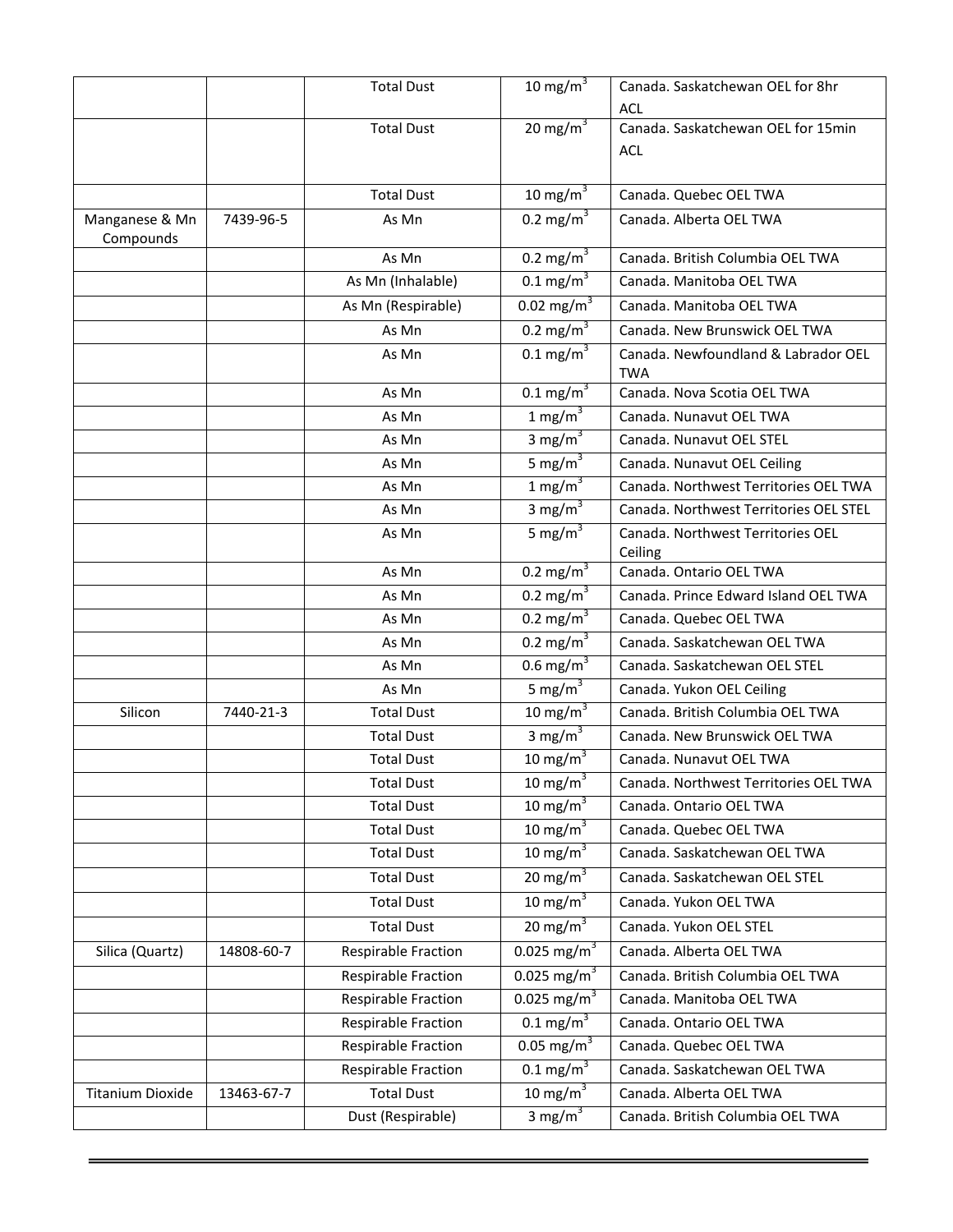| <b>Total Dust</b> | 10 mg/m <sup>3</sup> | Canada. British Columbia OEL TWA |
|-------------------|----------------------|----------------------------------|
| <b>Total Dust</b> | 10 mg/m <sup>3</sup> | Canada. Manitoba OEL TWA         |
| <b>Total Dust</b> | 10 mg/m <sup>3</sup> | Canada, Ontario OEL TWA          |
| <b>Total Dust</b> | 10 mg/m <sup>3</sup> | Canada. Quebec OEL TWA           |
| <b>Total Dust</b> | 10 mg/m $3$          | Canada. Saskatchewan OEL TWA     |
| <b>Total Dust</b> | 20 mg/m <sup>3</sup> | Canada. Saskatchewan OEL STEL    |
|                   |                      |                                  |

**Exposure Limits – Mexico**

| <b>Common Name</b>          | <b>CAS</b><br><b>Number</b> | Form                                      | <b>Exposure</b><br>Limit | <b>Source</b>   |
|-----------------------------|-----------------------------|-------------------------------------------|--------------------------|-----------------|
| Calcium<br>Carbonate        | 1317-65-3                   | <b>Total Dust</b>                         | 20 mg/m $3$              | Mexico. OEL CTT |
|                             |                             | <b>Total Dust</b>                         | 10 mg/m $3$              | Mexico. OEL CPT |
| Manganese & Mn<br>Compounds | 7439-96-5                   | As Mn                                     | $0.2 \text{ mg/m}^3$     | Mexico. OEL CPT |
|                             |                             | 1.0 mg/m <sup>3</sup><br>As Mn Fume       |                          | Mexico. OEL CPT |
|                             | As Mn Fume                  |                                           | 3.0 mg/m <sup>3</sup>    | Mexico. OEL CTT |
| Silicon                     | 7440-21-3                   | <b>Total Dust</b>                         |                          | Mexico. OEL CPT |
|                             |                             | 20 mg/m <sup>3</sup><br><b>Total Dust</b> |                          | Mexico. OEL CTT |
| <b>Silica</b>               | 69012-46-2                  | Fume                                      | 10 mg/m $3$              | Mexico. OEL CPT |
|                             |                             | Fume (Respirable)                         | 3 mg/m <sup>3</sup>      | Mexico. OEL CPT |
| Silica (Quartz)             | 14808-60-7                  | Respirable Fraction                       | $0.1 \text{ mg/m}^3$     | Mexico. OEL CPT |
| Titanium Dioxide            | 13463-67-7                  | <b>Total Dust</b>                         | 20 mg/m <sup>3</sup>     | Mexico. OEL CTT |
|                             |                             | <b>Total Dust</b>                         | 10 mg/m $3$              | Mexico. OEL CPT |

# *9. PHYSICAL AND CHEMICAL PROPERTIES*

| Appearance                          | Solid or tubular wire           |
|-------------------------------------|---------------------------------|
| Color:                              | Various                         |
| Odor:                               | None                            |
| Odor threshold:                     | Not Applicable                  |
| pH:                                 | Not Applicable                  |
| Melting point                       | >2000F(1100C)                   |
| Initial Boiling Point & Range:      | Data Not Available              |
| Flash point                         | Data Not Available              |
| Evaporation rate                    | Data Not Available              |
| Flammability                        | Data Not Available              |
| Upper flammability/explosive limit: | Data Not Available              |
| Lower flammability/explosive limit: | Data Not Available              |
| Vapor pressure                      | Not Applicable                  |
| Vapor density:                      | Not Applicable                  |
| Relative density                    | $0.2 - 0.3$ lbs/in <sup>3</sup> |
| Solubility in water                 | Data Not Available              |
| Solubility (other)                  | Data Not Available              |
| Partition coefficient               | Data Not Available              |
| Auto-ignition temperature           | Data Not Available              |
| Decomposition temperature:          | Data Not Available              |
| Viscosity:                          | Data Not Available              |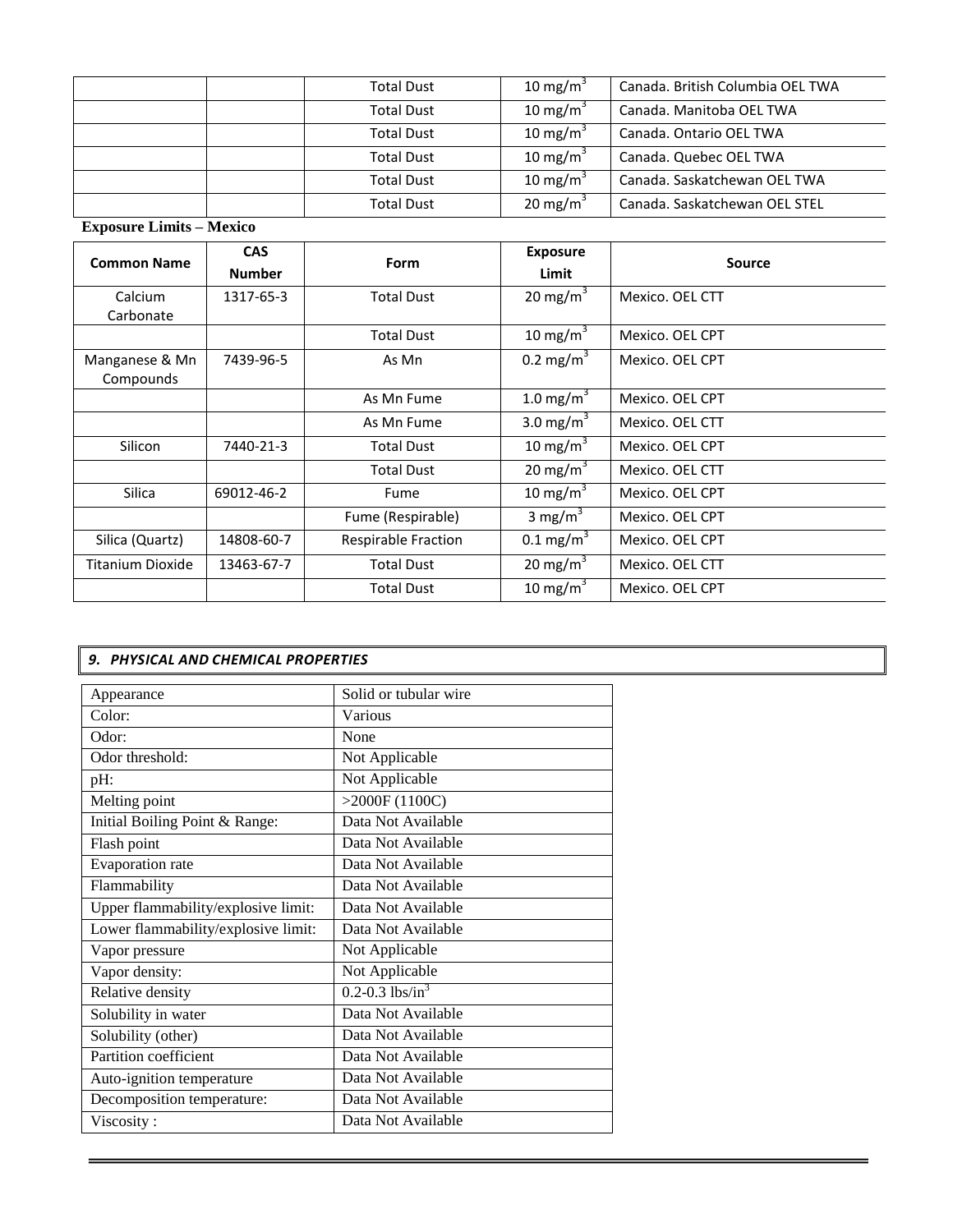# *10.STABILITY AND REACTIVITY*

**Reactivity –** This product is not reactive under normal conditions as shipped.

**Chemical stability** – This product is chemically stable under normal conditions as shipped.

**Possibility of hazardous reactions –** Polymerization reactions will not occur.

**Conditions to avoid –** Protect product from moisture and contamination.

**Incompatible materials** – Data not available

**Hazardous decomposition products –** Welding electrodes and wires emit fumes and gases when used under normal conditions. These fumes and gases produced during welding operations cannot be easily classified, and will differ in quantity and form from those ingredients listed in Section 3 of this SDS. The composition and quantity of these fumes and gases are directly dependent upon the metal being welded, any material coatings (such as primer or galvanizing), the welding process, the welding consumables and the welding procedures. Other conditions which also influence the composition and quantity of the fumes and gases produced include the number of welders in the work area, the volume of the work area, the quality and amount of ventilation or exhaust, and the proximity of the welder's head to the fume plume.

Decomposition products of welding consumables under normal operation include oxides of elements present in the welding consumable and base material. Manganese compounds may be present in the fume from manganese bearing electrodes. Hexavalent chromium may be present in the fume from electrodes containing chromium. Nickel compounds may be present in the fume from nickel bearing electrodes. Fluoride containing consumables may generate gaseous and particulate fluoride. Gases such as carbon monoxide, carbon dioxide, ozone and nitrogen oxides may also be produced in the arc area.

# *11.TOXICOLOGICAL INFORMATION*

# **Information on likely routes of exposure:**

**Oral** – Unknown health effects, but this exposure is unlikely to occur.

**Inhalation** – Inhalation of welding fumes may lead to acute and/or chronic health hazards (see table below).

**Skin** –Arc rays can burn the skin. Weld fume deposited on the skin may cause irritation (see table below).

**Eye** – Arc rays can injure the eyes. Weld fume contact with the eyes may cause irritation (see table below).

# **Information on toxicological effects:**

The acute and chronic effects of compounds which may be exposed to the welder are listed in the table below. Also listed are the available measured values of toxicity for that substance and whether is it classified as carcinogenic.

| <b>Substance</b> | <b>Short-Term</b><br><b>Exposure Effects</b> | Long Term<br><b>Exposure Effects</b> | <b>Toxicity Measure</b> | Carcinogenicity  |
|------------------|----------------------------------------------|--------------------------------------|-------------------------|------------------|
| Aluminium        | May cause eye & respiratory                  | May cause effects on central         | LC50 (Rat, Oral         | Not classifiable |
| Oxide            | irritation.                                  | nervous system.                      | Exposure)               |                  |
|                  |                                              |                                      | >5,000 mg/kg            |                  |
| <b>Barium</b>    | May cause irritation to the                  | May cause baratosis (deposits of     | LD50 (Rat, Oral         | Not classifiable |
| Compounds        | nose, throat, and respiratory                | barium in lungs). Baratosis is       | Exposure)               |                  |
|                  | tract.                                       | benign & does not progress to        | $= 418$ mg/kg           |                  |
|                  |                                              | fibrosis.                            |                         |                  |
| Chromium as      | May cause eye, skin &                        | May cause chronic bronchitis,        | $LC50$ (Rat, 14 day     | Not classifiable |
| $Cr+3$           | respiratory irritation.                      | sinusitus, rhinitus and ashtma.      | Oral Exposure)          |                  |
|                  |                                              |                                      | >5,000 mg/kg            |                  |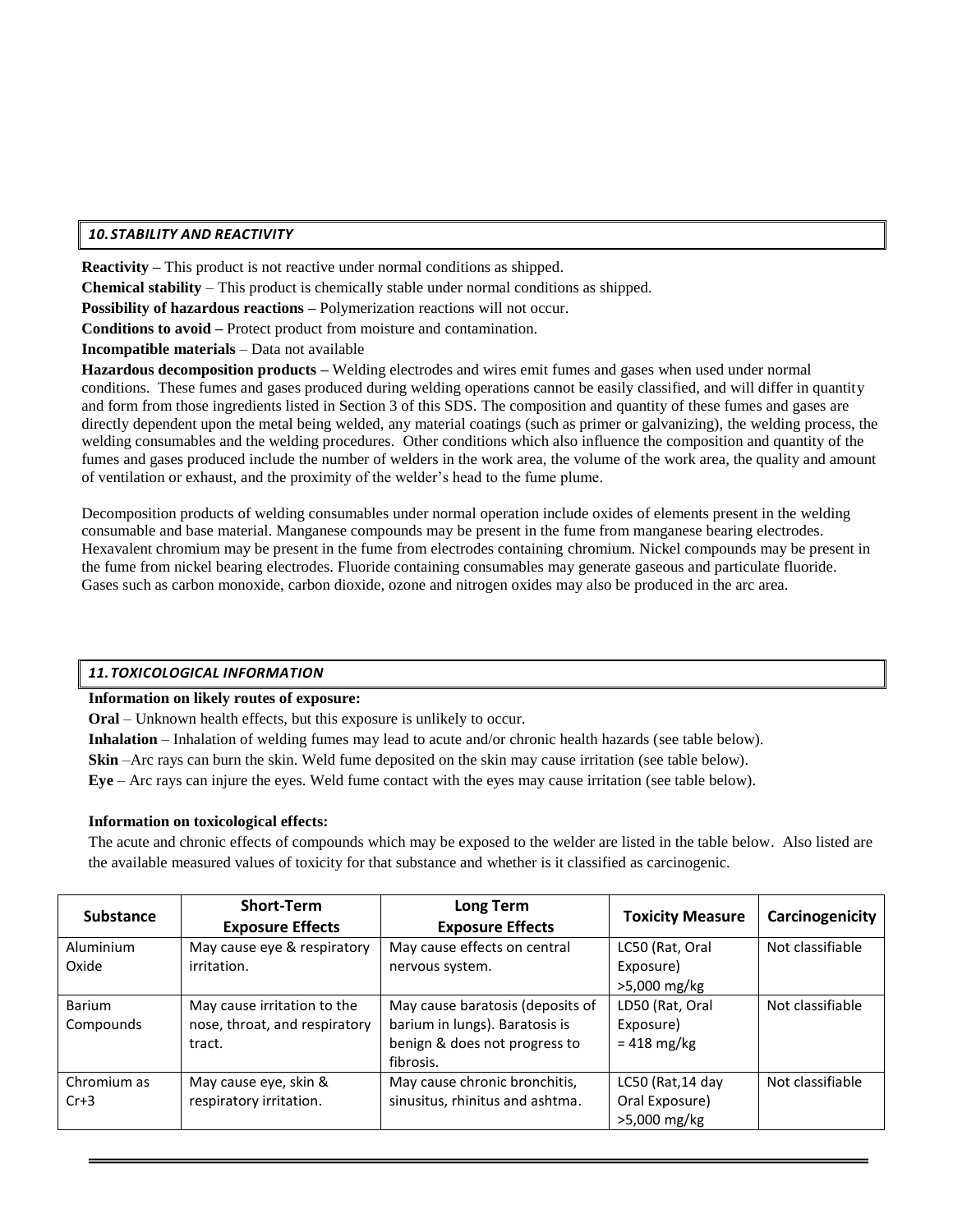| Chromium as<br>$Cr+6$ | May cause eye, skin &<br>respiratory irritation.          | May cause lung, nasal and sinus<br>cancer, ulceration and            | LC50 (Rat, Oral<br>Exposure)                      | IARC-1<br>NTP-known |
|-----------------------|-----------------------------------------------------------|----------------------------------------------------------------------|---------------------------------------------------|---------------------|
|                       |                                                           | perforation of the nasal septum                                      | $= 29$ mg/kg                                      | <b>OSHA</b>         |
|                       |                                                           | and skin rash.                                                       |                                                   |                     |
| Cobalt                | May cause respiratory                                     | May cause chronic irritation,                                        | LC50 (Rat, 30 min                                 | Not classifiable    |
| Compounds             | irritation and cardiovascular                             | diminished pulmonary function,<br>asthma and fibrosis.               | Inhalation Exposure)<br>$= 165$ mg/m <sup>3</sup> |                     |
|                       | inflammation.                                             |                                                                      |                                                   |                     |
| <b>Substance</b>      | <b>Short-Term</b><br><b>Exposure Effects</b>              | <b>Long Term</b><br><b>Exposure Effects</b>                          | <b>Toxicity Measure</b>                           | Carcinogenicity     |
| Copper Oxide          | May cause metal fume fever                                | Prolonged contact may cause                                          | LD50 (Rat, Oral                                   | Not classifiable    |
|                       | with upper respiratory                                    | skin sensitization.                                                  | Exposure)                                         |                     |
|                       | irritation, chills, and aching                            |                                                                      | $= 470$ mg/kg                                     |                     |
|                       | muscles.                                                  |                                                                      |                                                   |                     |
| Fluorides             | May cause eye, skin &<br>respiratory irritation.          | May cause serious bone erosion<br>and mottling of teeth (fluorosis). | LD50 (Rat, Oral<br>Exposure)                      | Not classifiable    |
|                       |                                                           |                                                                      | $= 31$ mg/kg                                      |                     |
| Iron Oxide            | May cause respiratory                                     | May cause siderosis (deposits of                                     | LD50 (Rat, Oral                                   | Not classifiable    |
|                       | irritation.                                               | iron in lungs). Siderosis is benign                                  | Exposure)                                         |                     |
|                       |                                                           | and does not progress to fibrosis.                                   | > 10,000 mg/kg                                    |                     |
| Lithium               | May cause eye & skin                                      | May adversely affect the central                                     | LC50 (Rat, 4 hour                                 | Not classifiable    |
| Compounds             | irritation.                                               | nervous system & kidneys, and<br>may be a reproductive toxin.        | Inhalation Exposure)<br>$> 2.17$ mg/L             |                     |
| Magnesium             | May cause eye & respiratory                               | May cause decreased lung                                             | LD50 (Rat, Oral                                   | Not classifiable    |
| Oxide                 | irritation.                                               | function.                                                            | Exposure)                                         |                     |
|                       |                                                           |                                                                      | $= 3870$ mg/kg                                    |                     |
| Manganese             | May cause respiratory                                     | May cause brain and central                                          | LD50 (Rat, 4 hour                                 | Not classifiable    |
| Oxide                 | irritation, metal fume fever<br>with chills, fever, upset | nervous system effects resulting<br>in arm and leg tremors, slurred  | Inhalation Exposure)                              |                     |
|                       | stomach, body ache,                                       | speech and poor coordination.                                        | $= 19$ mg mg/kg                                   |                     |
|                       | vomiting.                                                 |                                                                      |                                                   |                     |
| Molybdenum            | May cause eye & respiratory                               | Not found.                                                           | Not found                                         | Not classifiable    |
|                       | irritation.                                               |                                                                      |                                                   |                     |
| Nickel Oxide          | May cause respiratory<br>irritant, inhalation of fumes    | Prolonged exposure may lead to<br>asthma. Nickel refinery workers    | LD50 (Rat,<br>Inhalation Exposure)                | IARC-1<br>NTP-known |
|                       | may cause pneumonitus.                                    | showed a higher incidence of                                         | > 5,000 mg/kg                                     |                     |
|                       |                                                           | lung and nasal cancers.                                              |                                                   |                     |
| Niobium               | May cause respiratory<br>irritation.                      | Not found.                                                           | Not found                                         | Not classifiable    |
| Silica                | May cause eye & respiratory                               | Crystalline silica is a known                                        | Not found                                         | IARC-1              |
|                       | irritation.                                               | carcinogen. Overexposure may                                         |                                                   | NTP-known           |
|                       |                                                           | also result in silicosis.                                            |                                                   |                     |
| Titanium              | May cause respiratory                                     | May be carcinogenic.                                                 | LD50 (Rat, Oral                                   | IARC-2B             |
| Dioxide               | irritation.                                               |                                                                      | Exposure)                                         |                     |
|                       |                                                           | Not found.                                                           | $> 10$ g/kg<br>Not found                          | Not found           |
| Tungsten<br>compounds | May cause respiratory<br>irritation.                      |                                                                      |                                                   |                     |
| Vanadium Oxide        | May cause eye, skin &                                     | Exposure to high concentrations                                      | LD50 (Rat, Oral                                   | Not classifiable    |
|                       | respiratory irritation.                                   | of fume may lead to chronic                                          | Eposure)                                          |                     |
| Zirconium Oxide       |                                                           | nasal hyperplasia.<br>May cause decreased lung                       | $=$ 10 mg/kg<br>Not found                         | Not classifiable    |
|                       | May cause eye & respiratory<br>irritation.                | function.                                                            |                                                   |                     |
| Carbon Dioxide        | At low levels, may cause                                  | Long term exposure may affect                                        | LC50 (Human,                                      | Not classifiable    |
|                       | headache, dizziness, loss of                              | the body's metabolism.                                               | Inhalation Exposure)                              |                     |
|                       | coordination, nausea. At                                  |                                                                      | $=100,000$ ppm/min                                |                     |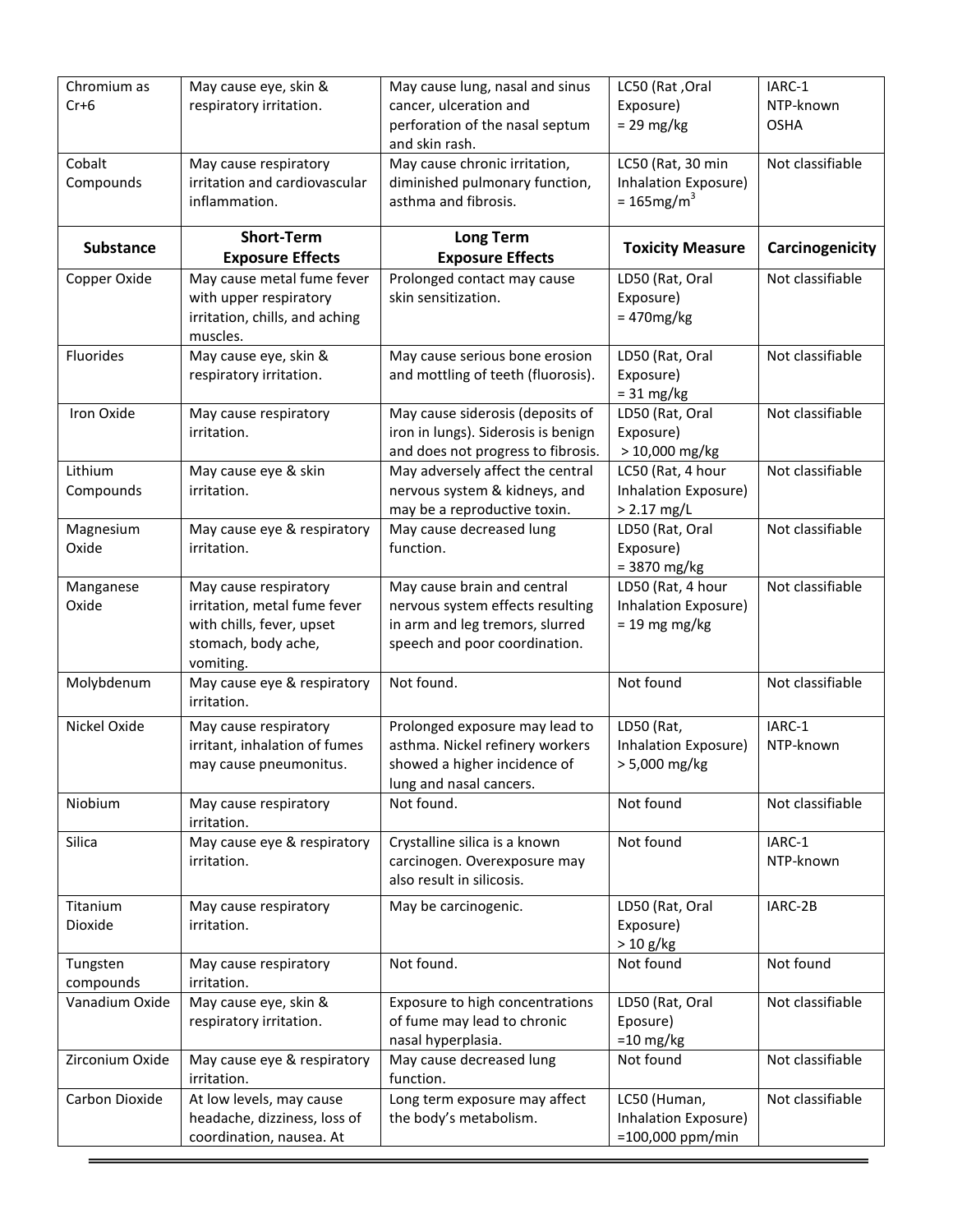|                     | high levels can cause coma<br>and possibly death.                                                                                                                                                       |                                                                                                                                                |                                                              |                  |
|---------------------|---------------------------------------------------------------------------------------------------------------------------------------------------------------------------------------------------------|------------------------------------------------------------------------------------------------------------------------------------------------|--------------------------------------------------------------|------------------|
| Carbon<br>Monoxide  | May cause effects on the<br>blood, resulting in<br>carboxyhaemoglobinemia<br>and cardiac disorders. High<br>levels may result in death.                                                                 | May have effects on the<br>cardiovascular system and<br>central nervous system. May<br>cause toxicity to human<br>reproduction or development. | LC50 (Rat, 4 hour<br>Inhalation Exposure)<br>$=1807$ ppm     | Not classifiable |
| <b>Substance</b>    | <b>Short-Term</b><br><b>Exposure Effects</b>                                                                                                                                                            | Long Term<br><b>Exposure Effects</b>                                                                                                           | <b>Toxicity Measure</b>                                      | Carcinogenicity  |
| Ozone               | May cause eye and<br>respiratory tract Irritation.<br>Inhalation may cause lung<br>oedema. May cause effects<br>on the central nervous<br>system, resulting in<br>headache and impaired<br>performance. | May cause decreased lung<br>function.                                                                                                          | LC50 (Rat, 3 hour<br>Inhalation Exposure)<br>$=4.5$ mg/m3    | Not classifiable |
| Nitric Oxide        | May cause respiratory<br>irritation. Inhalation may<br>cause lung oedema.<br>Exposure far above the OEL<br>may result in death.                                                                         | May cause decreased lung<br>function.                                                                                                          | LC50 (Rat, Inhalation<br>Exposure)<br>=160 mg/m <sup>3</sup> | Not classifiable |
| Nitrogen<br>Dioxide | Corrosive to the skin and<br>respiratory tract. Inhalation<br>may cause lung oedema.<br>Exposure far above the OEL<br>may result in death.                                                              | May cause effects on the<br>immune system and lungs,<br>resulting in decrease in<br>resistance to infection.                                   | LC50 (Rat, 4 hour<br>Inhalation Exposure)<br>$= 88$ ppm      | Not classifiable |

 **Other information on toxicological effects:** 

 **Germ cell mutagenicity** – Not classified  **Reproductive toxicity** – Not classified  **Specific target organ toxicity (Single exposure) –** Not classified  **Specific target organ toxicity (Repeated exposure) –** Not classified  **Aspiration hazard –** Not classified

# *12.ECOLOGICAL INFORMATION*

| <b>Toxicity:</b>                  | Not classified           |
|-----------------------------------|--------------------------|
| Persistence and degradability:    | No information available |
| <b>Bioaccumulative potential:</b> | No information available |
| <b>Mobility in soil:</b>          | No information available |
| Other adverse effects:            | Unknown                  |
|                                   |                          |

# *13.DISPOSAL CONSIDERATIONS*

Discard any product, residue, waste or packaging in an environmentally acceptable manner in compliance with federal, State, or local laws. Do not dispose of any waste, remaining product or by-product in the sewer.

| <b>14. TRANSPORT INFORMATION</b> |  |  |
|----------------------------------|--|--|
|                                  |  |  |

| <b>UN Number:</b>               | Not regulated |
|---------------------------------|---------------|
| <b>UN Proper Shipping Name:</b> | Not regulated |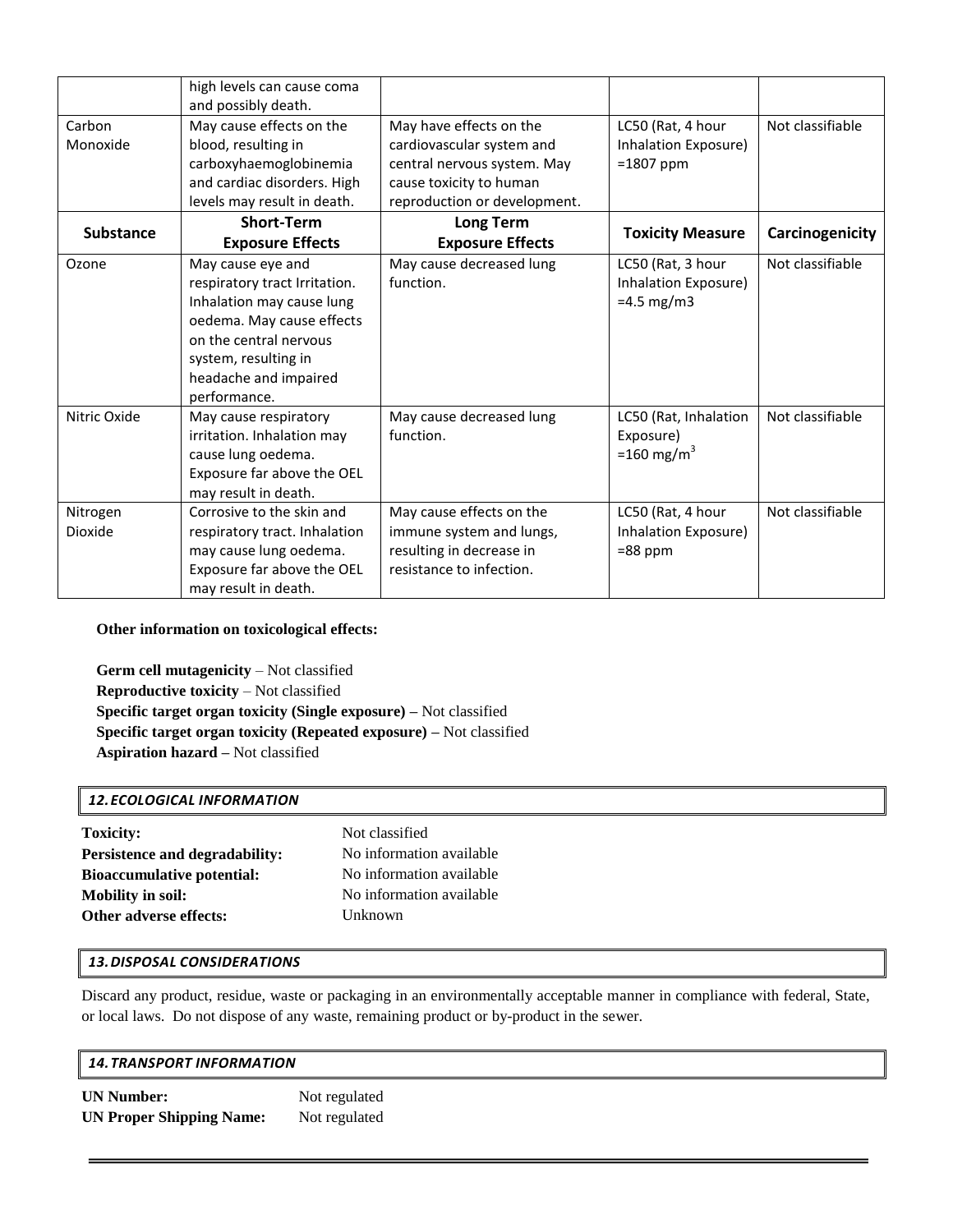| <b>Transport Hazard Class:</b> | Not regulated |  |  |
|--------------------------------|---------------|--|--|
| Packing Group:                 | Not regulated |  |  |
| <b>IMDG:</b>                   | Not regulated |  |  |
| <b>ICAO/IATA:</b>              | Not regulated |  |  |

## *15.REGULATORY INFORMATION*

## **U.S. Federal Regulations**:

Emergency Planning & Community Right-To-Know Act (EPCRA) of 1986

Section 313 Hazardous Chemicals:

Aluminum, Aluminum Oxide, Barium and Barium Compounds, Chromium, Copper, Lithium Carbonate, Manganese, Nickel, Silicon & Silica, Iron & Iron Oxide, Magnesium, Zirconium and Vanadium.

Superfund Amendments and Reauthorization Act of 1986 (SARA):

Hazard categories – Acute (Immediate) and Chronic (Delayed)

Toxic Substances Control Act (TSCA) Inventory:

Iron – Listed Silicon – Listed

## **U.S. State Laws:**

California Proposition 65:

Titanium Dioxide – Carcinogenic

Silica (Quartz) - Carcinogenic

**Warning:** These products contain chemicals known to the State of California to cause cancer, birth defects, or other reproductive harm.

New Jersey Community Worker and Right-to-Know Act Titanium Dioxide – Listed Manganese – Listed

Massachusetts Right-to-Know Act Substance List Titanium Dioxide – Listed Manganese – Listed Silica (Quartz) – Listed Pennsylvania Right-to-Know Act Hazardous Substances List

Titanium Dioxide – Listed Manganese – Listed

Rhode Island Right-to-Know Act Substance List Manganese – Listed

Minnesota Right-to-Know Act Hazardous Substances List Titanium Dioxide – Listed Manganese – Listed Silica (Quartz) – Listed

# **Canadian Regulations:**

 This product is classified according to the requirements of the Canadian Controlled Products Regulations Section 33, and this SDS contains all required information.